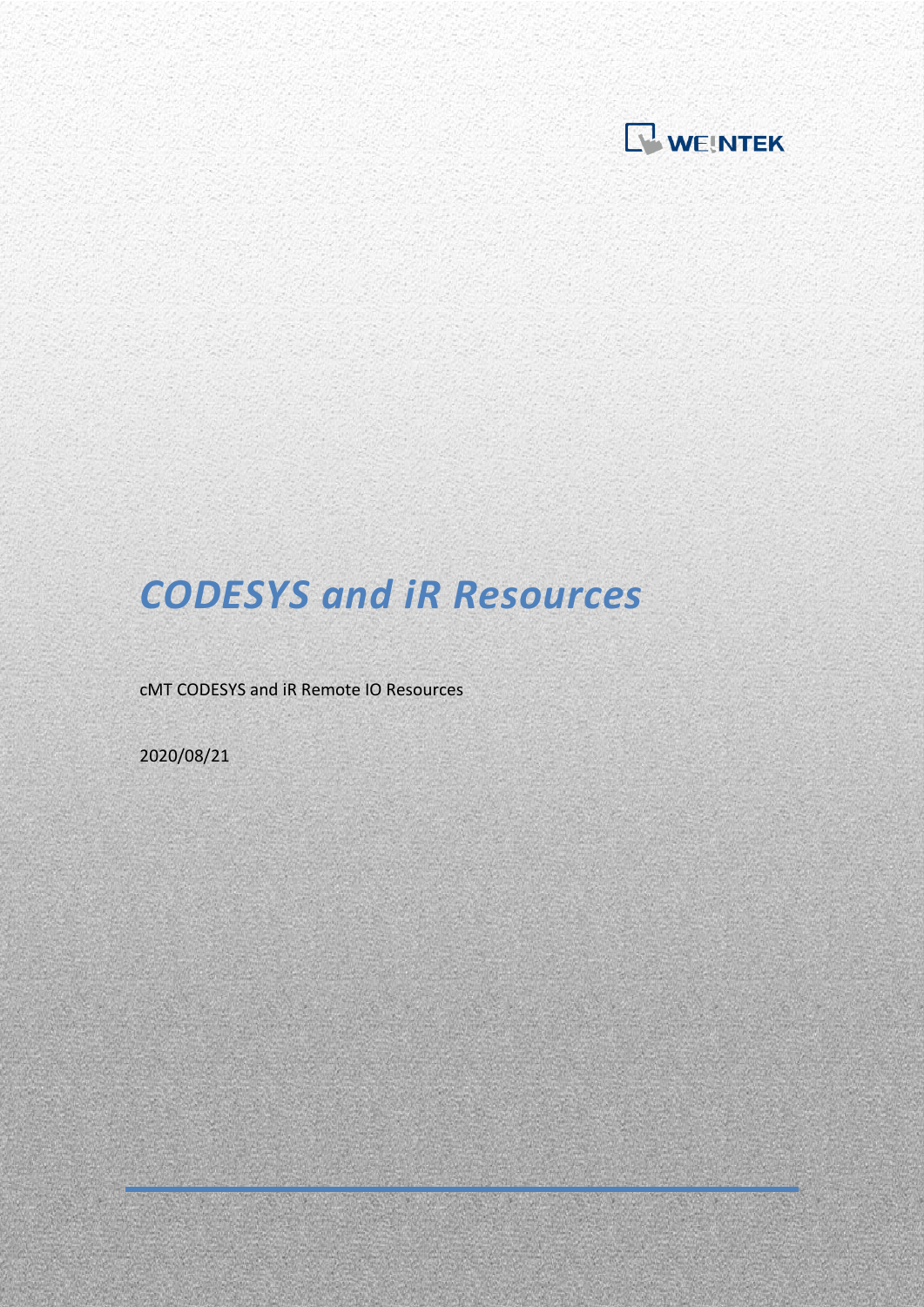## **Table of Contents**

Other company names, product names, or trademarks in this document are the trademarks or registered trademarks of their respective companies. This document is subject to change without notice. Copyright© 2018 Weintek Labs., INC. All rights reserved.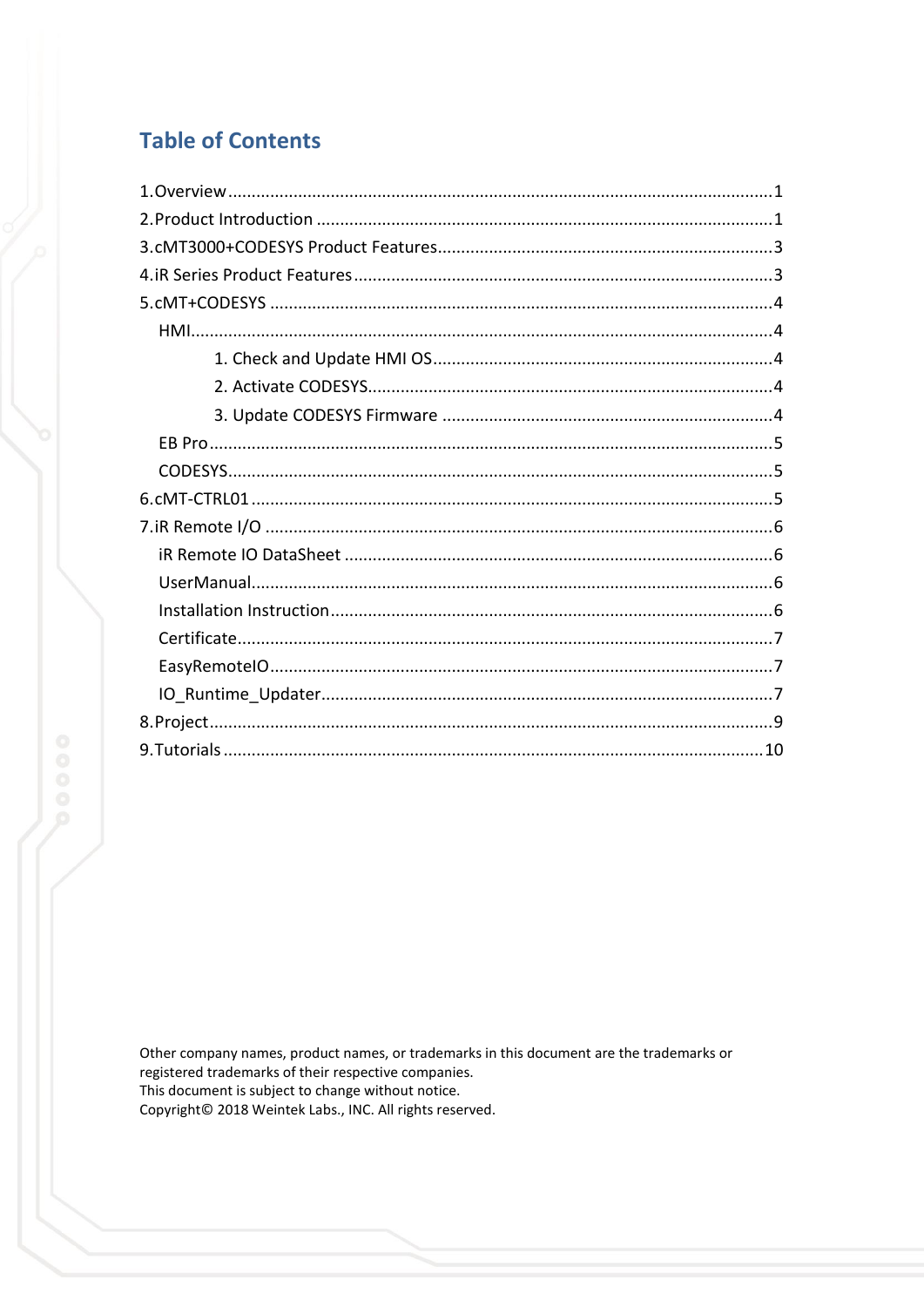

## <span id="page-2-0"></span>**1. Overview**

This document integrates relevant information about cMT HMI CODESYS and iR Remote IO.

## <span id="page-2-1"></span>**2. Product Introduction**

cMT3000 with built-in CODESYS is a high-performance HMI in compliance with IEC 61131-3 Programmable Logic Controller (PLC) standard. Combining cMT3000+CODESYS with iR Series I/O Modules delivers a new generation solution that achieves a more compact and flexible architecture.

cMT3000+CODESYS is a product that integrates high-performance cMT Series HMI with CODESYS PLC controller system, which is built upon an innovative architecture where a duo-core CPU runs 2 independent operating systems. With the multi-core processor, cMT3000+CODESYS is able to not only provide data visualization with an operable user interface but also runs controller logic. The two systems run independently without mutual interference. On the one hand, the HMI boasts delicate graphical UI and advanced integration features (direct database access, OPC UA, and MQTT); on the other hand, CODESYS controller system in compliance with IEC61131-3 supports multiple languages such as FBD/LD/IL/ST/SFC/CFC, thus optimizing development flexibility.

cMT3000+CODESYS utilizes a unique internal communication channel, to allow the display unit to obtain control information from CODESYS very quickly, while at the same time aiding CODESYS controller system in connecting with other systems like database and 3rd party controllers. In addition, cMT3000+CODESYS is equipped with dedicated Ethernet and CAN bus interfaces which allow for stable and highly efficient data transmission to satisfy diverse automation demands.

iR Series I/O module is a brand new series Weintek product. By using couplers that support different bus systems: CANopen or MODBUS TCP/IP, this modularized system is compatible with most existing control systems. Patented fixture clip makes it easy to connect many I/O modules and effectively prevents modules from falling off due to shock. Flexible module assembly can avoid unnecessary nodes and reduce overall costs. Additionally, iR Series patented iBus technology is strong in noise resistance and efficient in communication that ensures correct and timely update of I/O status.

cMT3000+CODESYS can be used with CANopen or MODBUS TCP/IP I/O modules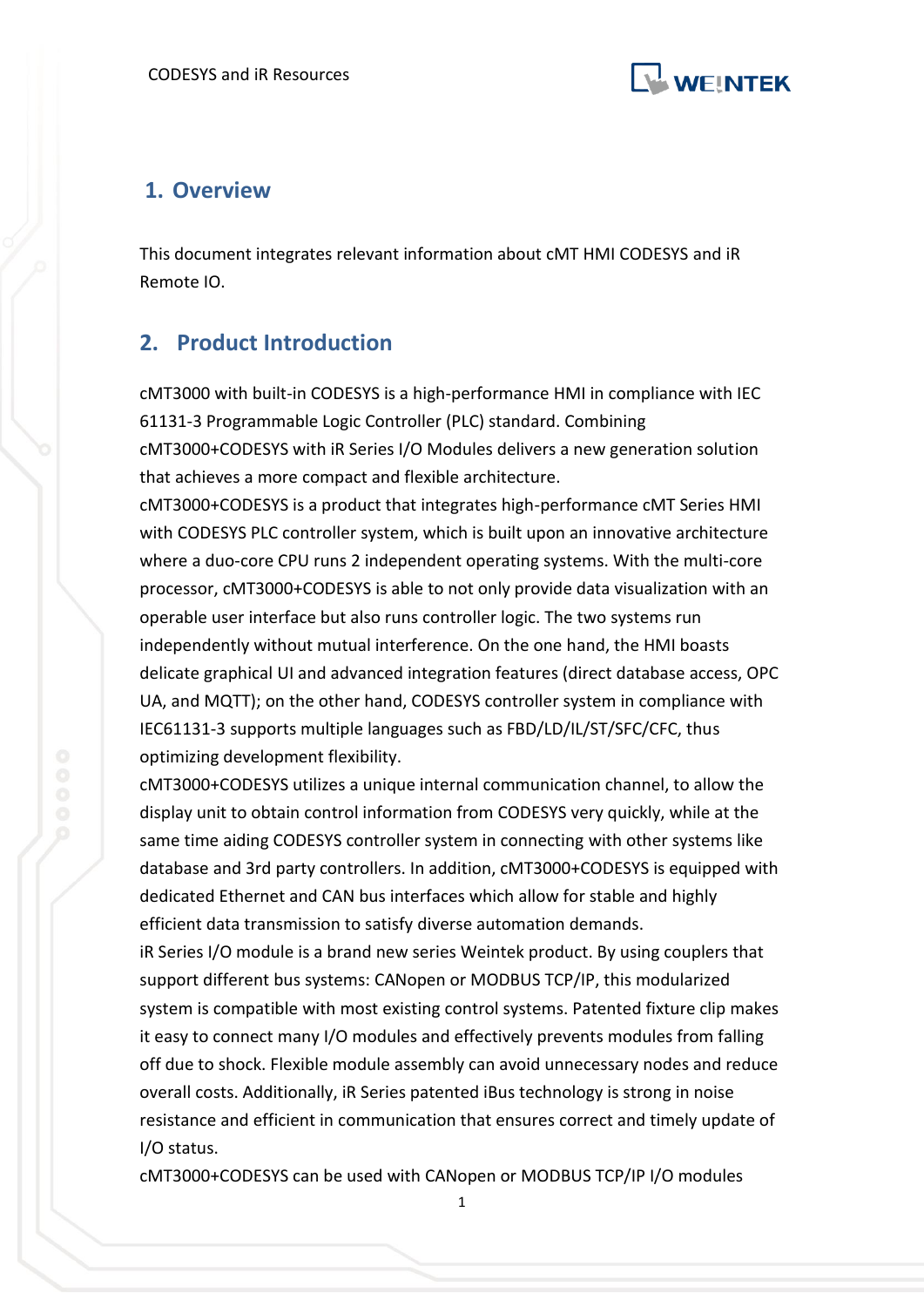CODESYS and iR Resources



from other manufacturers other than iR series I/O modules.



2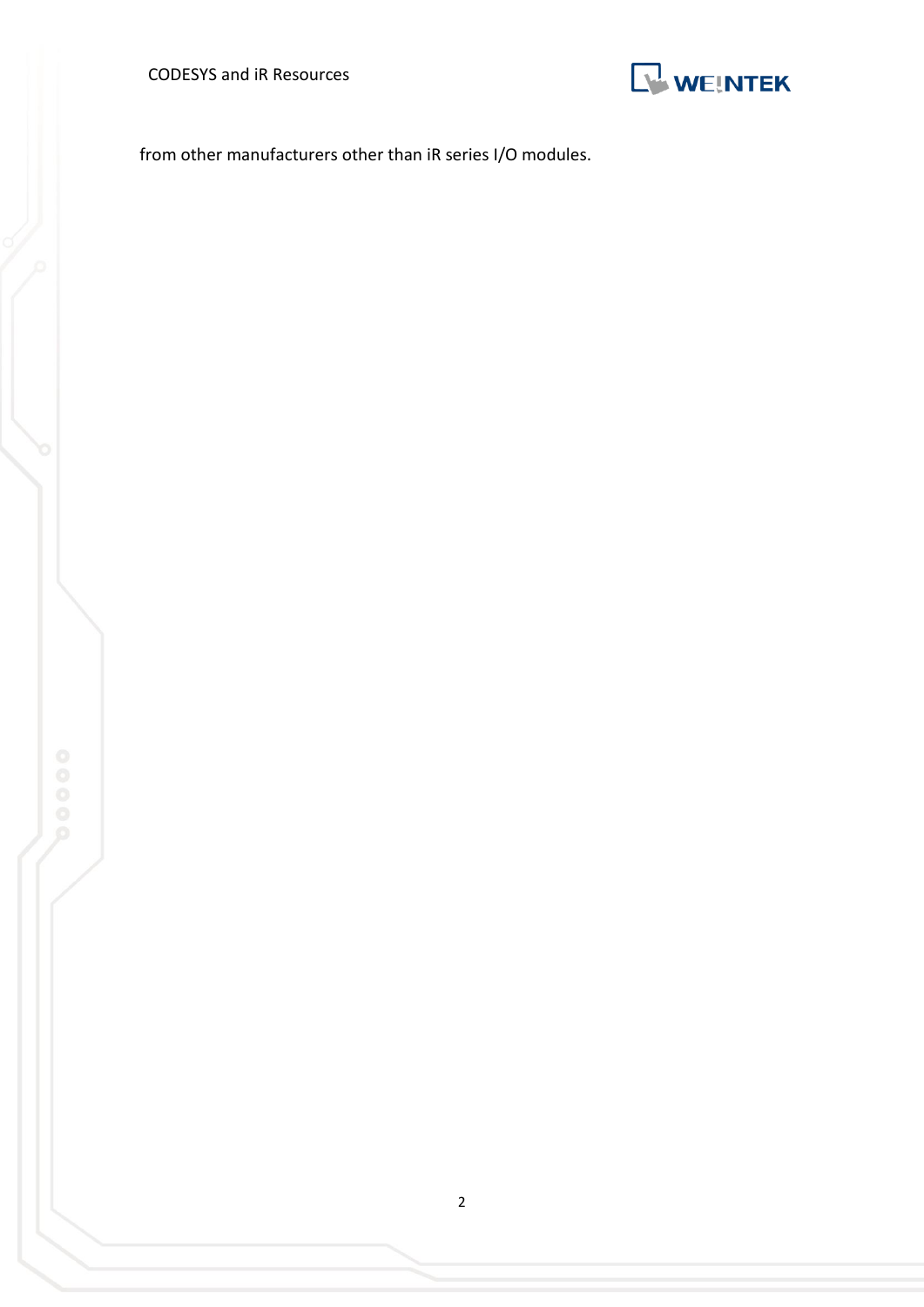

## <span id="page-4-0"></span>**3. cMT3000+CODESYS Product Features**

#### **Reduced Complexity**

No extra PLC hardware needed for cMT3090+CODESYS.

#### **Real-time Operating System**

Innovative design makes two operating systems run on one HMI independently. Built-in CODESYS operating system ensures that running controller logic will not be interrupted due to the complexity of the screen.

#### **Dedicated Ethernet and CAN bus**

CODESYS has full control of Ethernet (LAN1) and CAN bus. This ensures the real-time performance of control system.

#### **High Performance**

Bit operations take only 10 nanoseconds (10-9). A medium-to-high level control system performance.

#### ■ Fast Internal Communication (cMT and CODESYS)

Dedicated data channel between the two systems allows the display unit to obtain control information from control system very quickly and ensure efficient data exchange. CODESYS configuration and project management can be done from display side, including PLC status, network information, real-time data/tags.

#### **cMT Rich Features**

Include rich and vivid picture libraries, over 300 protocols, MQTT, OPC UA client/server, and EasyAccess 2.0 remote access service.

#### <span id="page-4-1"></span>**4. iR Series Product Features**

#### **Modular Design**

Couplers can be paired with different combination of I/O modules. Choose the exact number of I/O you need.

#### **Exercise** Compact Size

More number of I/O in a small and delicate form factor. Reduce the size of your system and reduce the wiring complexity.

#### **Support CANopen and MODBUS (TCP/IP)**

Well-known CANopen and MODBUS (TCP/IP) helps integrate to most control system.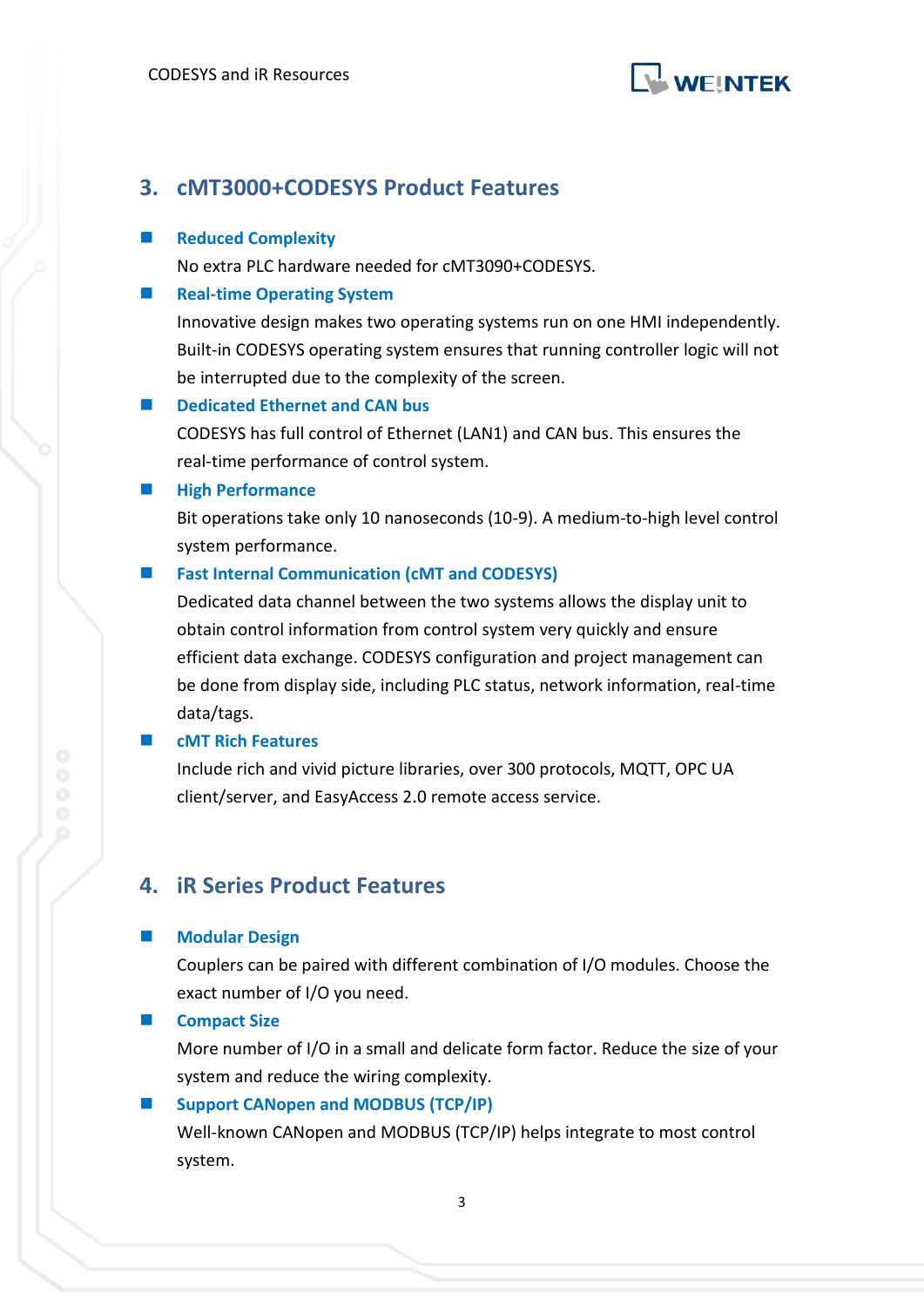

#### **iBus Internal Bus**

With strong in noise resistance and efficient in communication, you can get timely update of I/O status within milliseconds even if over 10 modules are used.

#### **Plug-in I/O Installation**

Screw-less design decreases installation time and the possibility of loose wire from traditional screwing.

## <span id="page-5-0"></span>**5. cMT+CODESYS**

cMT CODESYS Datasheet [cMT\\_CODESYS\\_Datasheet\\_ENG.pdf](https://dl.weintek.com/public/cMT/eng/Datasheet/cMT_CODESYS_Datasheet_ENG.pdf)

Users can purchase a cMT3071, cMT3072, cMT3090, or cMT3151, and a CODESYS activation card to activate CODESYS. A CODESYS license sticker is attached to the activation card, and this sticker can be moved to the back of the HMI unit by the user.

<span id="page-5-2"></span><span id="page-5-1"></span>**HMI**

#### **1. Check and Update HMI OS**

<span id="page-5-3"></span>cMT3071/3072/3090/3151: update to OS 20181211 or later.

#### **2. Activate CODESYS**

Please refer to the manual: UM018005E Activate CODESYS Feature on cMT UserManual eng.pdf

#### <span id="page-5-4"></span>**3. Update CODESYS Firmware**

If CODESYS Firmware contained in the OS package is an earlier one, please upgrade it so that it can work with Weintek CODESYS and RemoteIO package.

Download: [codesys\\_20200731.446.bin](https://dl.weintek.com/public/cMT/CODESYS/Firmware/codesys_20200731.446.bin) How to upgrade the CODESYS firmware: <http://www.evernote.com/l/ARInuCZt8N1A9LXAyy0E0jFClZ-SXxjKTI8/>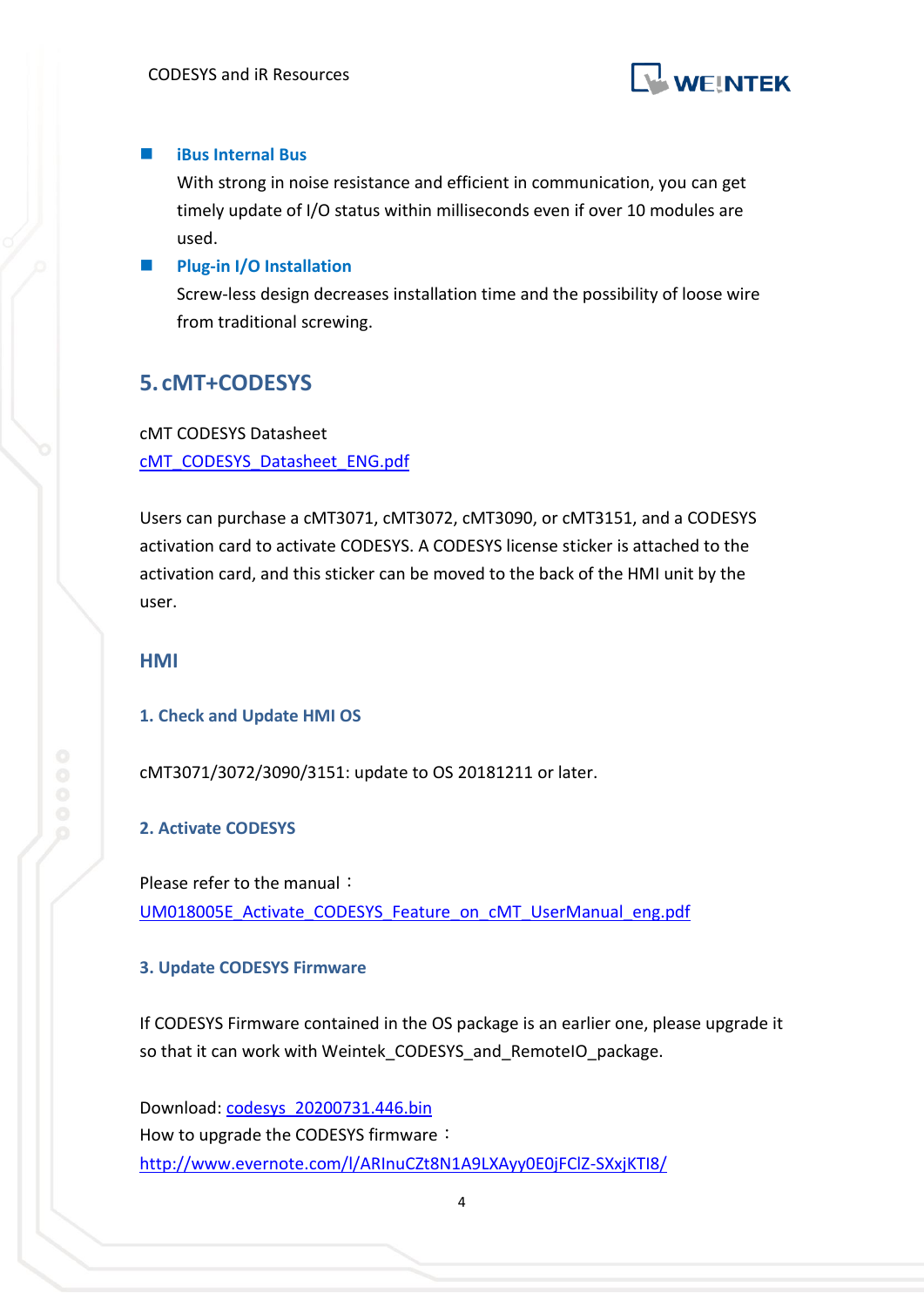

#### <span id="page-6-0"></span>**EB Pro**

HMI with built-in CODESYS are supported in V6.00.02 and later. The driver name is "Weintek Built-in CODESYS", which is able to directly read CODESYS tags. Please visit Weintek official website to download the latest EasyBuilder Pro version. EasyBuilder Pro V6.01.02.166 Build 2018.09.22 or later is recommended.

### <span id="page-6-1"></span>**CODESYS**

CODESYS V3.5 SP10 Patch3, please download using the following link in CODESYS website:

[https://store.codesys.com/codesys.html#All%20versions](https://store.codesys.com/codesys.html%23All%20versions)

- CODESYS V3 PLC Runtime (3.5.10) is the currently used version.
- CODESYS V2.3 is not compatible.
- CODESYS V3.5 SP10 Patch3 is recommended. When using a version later than V3.5 SP10 Patch3, please make sure that the Library used is 3.5.10.

After installing CODESYS, please also install: Weintek CODESYS and RemoteIO package: Weintek CODESYS and RemoteIO 1.0.0.280.package include:

- \* Weintek-Cortex-embedded.devdesc.xml
- \* iR-COP.devdesc.xml
- \* Weintek iR-ECAT devdesc.xml
- \* Weintek-library
	- \* PID Function Block.
	- \* iR-PU01-P Motion Control Function Block.

Double clicking on the file can start installation. If an earlier version is installed, please directly install the new version.

For more information on CODESYS version, see the following FAQ: [https://dl.weintek.com/public/Document/FAQ/FAQ\\_112\\_CODESYS\\_Version\\_eng.pdf](https://dl.weintek.com/public/Document/FAQ/FAQ_112_CODESYS_Version_eng.pdf)

## <span id="page-6-2"></span>**6. cMT-CTRL01**

DataSheet [cMT-CTRL01\\_Datasheet\\_ENG.pdf](https://dl.weintek.com/public/cMT/eng/Datasheet/cMT-CTRL01_Datasheet_ENG.pdf)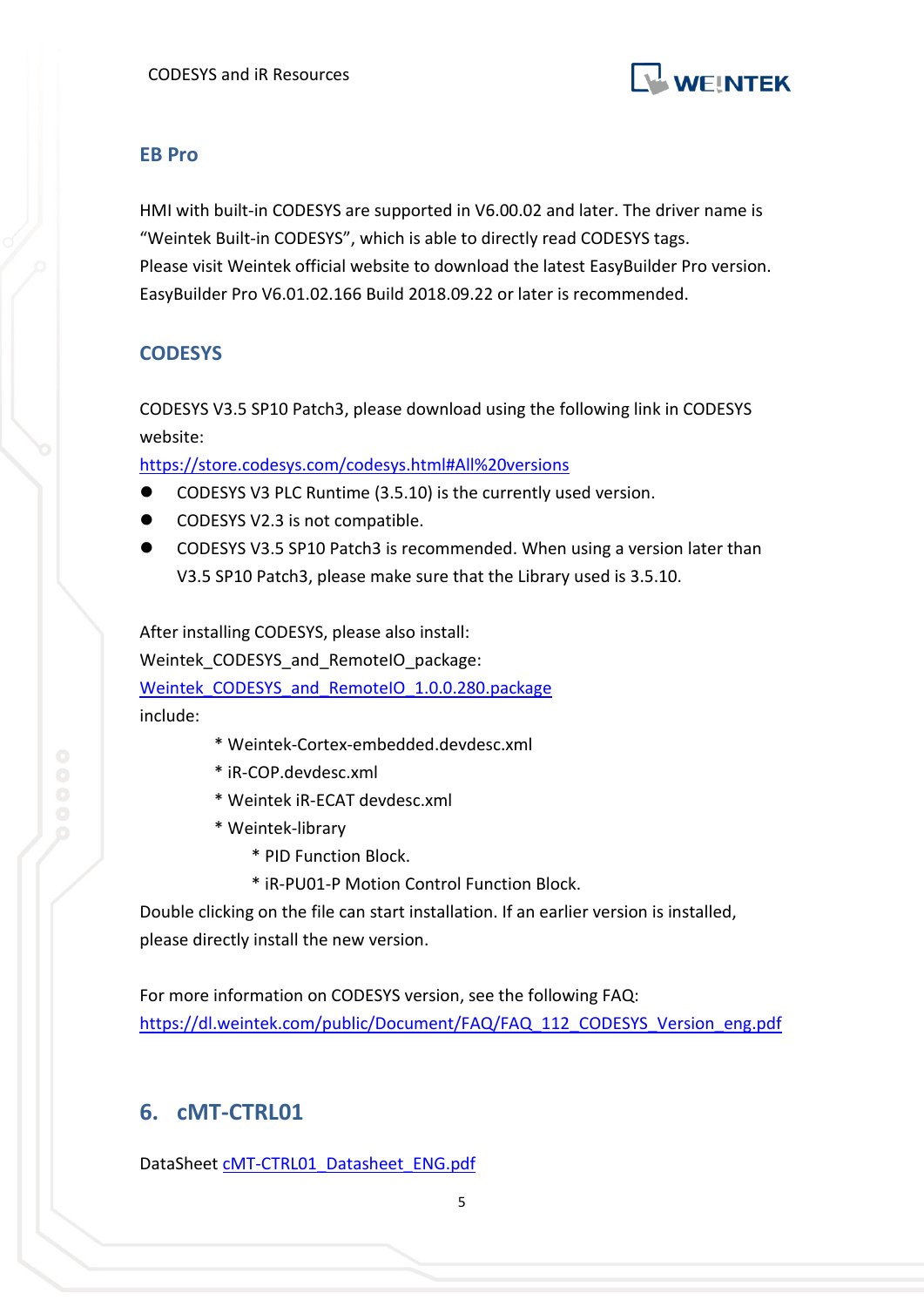

UserManual [UM019006E\\_cMT-CTRL01\\_UserManual\\_eng.pdf](https://dl.weintek.com/public/cMT/eng/UserManual/UM019006E_cMT-CTRL01_UserManual_eng.pdf) Installation [GMECTR100\\_cMT-CTRL01\\_Installation.pdf](https://dl.weintek.com/public/cMT/eng/Installation/GMECTR100_cMT_CTRL01_Installation.pdf) CE Certificate [CE\\_Certificate\\_cMT\\_CTRL01.pdf](https://dl.weintek.com/public/cMT/Certificate/CE_Certificate_cMT_CTRL01.pdf) cMT-CTRL01 CODESYS runtime: same as cMT CODESYS runtime iR Slave: [iR\\_Slave\\_v1010\\_20191217.bin](https://s3-ap-northeast-1.amazonaws.com/partner-share.weintek.com/OS/cMT/cMT_CTRL01/iR_Slave_v1010_20191217.bin)

## <span id="page-7-0"></span>**7.iR Remote I/O**

<span id="page-7-1"></span>**iR Remote IO DataSheet**

[iR\\_Datasheet\\_ENG.pdf](https://dl.weintek.com/public/iR/eng/Datasheet/iR_Datasheet_ENG.pdf)

#### <span id="page-7-2"></span>**UserManual**

cMT+CODESYS and Remote I/O Quick Start Guide(English) [UM018003E\\_cMT\\_Codesys\\_Install\\_UserManual\\_eng.pdf](https://dl.weintek.com/public/cMT/eng/UserManual/UM018003E_cMT_Codesys_Install_UserManual_eng.pdf) iR-COP UserManual [UM018001E\\_iR-COP\\_UserManual\\_eng.pdf](https://dl.weintek.com/public/iR/eng/UserManual/UM018001E_iR-COP_UserManual_eng.pdf) iR-ECAT User Manual(English) [UM019001E\\_iR-ECAT\\_UserManual\\_eng.pdf](https://dl.weintek.com/public/iR/eng/UserManual/UM019001E_iR-ECAT_UserManual_eng.pdf) iR-ETN User Manual(English) [UM018002E\\_iR-ETN\\_UserManual\\_eng.pdf](https://dl.weintek.com/public/iR/eng/UserManual/UM018002E_iR-ETN_UserManual_eng.pdf) iR-ETN Analog Getting Start UserManual [UM018015E\\_iR\\_ETN\\_Analog\\_Getting\\_Start\\_UserManual\\_eng.pdf](https://dl.weintek.com/public/iR/eng/UserManual/UM018015E_iR_ETN_Analog_Getting_Start_UserManual_eng.pdf) iR-AI04-VI,iR-AM06-VI,iR-AQ04-VI User Manual(English): [UM018013E\\_iR-Axxx-VI\\_UserManual\\_eng.pdf](https://dl.weintek.com/public/iR/eng/UserManual/UM018013E_iR-Axxx-VI_UserManual_eng.pdf) iR-AI04-TR User Manual(English): [UM018014E\\_iR-Axxx-TR\\_UserManual\\_eng.pdf](https://dl.weintek.com/public/iR/eng/UserManual/UM018014E_iR-Axxx-TR_UserManual_eng.pdf) iR-PU01-P UserManual: [UM019004E\\_iR-PU01-P\\_UserManual\\_eng.pdf](https://dl.weintek.com/public/iR/eng/UserManual/UM019004E_iR-PU01-P_UserManual_eng.pdf)

#### <span id="page-7-3"></span>**Installation Instruction**

iR-COP Installation [GMEIRCP00\\_iR-COP\\_Installation.pdf](http://dl.weintek.com/public/iR/eng/Installation/GMEIRCP00_iR-COP_Installation.pdf) iR-ECAT Installation [GMERECT00\\_iR-ECAT\\_Installation.pdf](http://dl.weintek.com/public/iR/eng/Installation/GMERECT00_iR-ECAT_Installation.pdf) iR-ETN Installation [GMERETN00\\_iR-ETN\\_Installation.pdf](http://dl.weintek.com/public/iR/eng/Installation/GMERETN00_iR-ETN_Installation.pdf) iR-Dxx Installation [GMERDXM00\\_iR-Dxxx\\_Installation.pdf](http://dl.weintek.com/public/iR/eng/Installation/GMERDXM00_iR-Dxxx_Installation.pdf) iR-Analog Installation [GMERAXX00\\_iR-Axxx\\_Installation.pdf](https://dl.weintek.com/public/iR/eng/Installation/GMERAXX00_iR-Axxx_Installation.pdf) iR-AI04-TR Installation [GMERI4T00\\_iR-AI04-TR\\_Installation.pdf](https://dl.weintek.com/public/iR/eng/Installation/GMERI4T00_iR-AI04-TR_Installation.pdf) iR-PU01-P Installation [GMERU1P00\\_iR-PU01-P\\_Installation.pdf](https://dl.weintek.com/public/iR/eng/Installation/GMERU1P00_iR-PU01-P_Installation.pdf)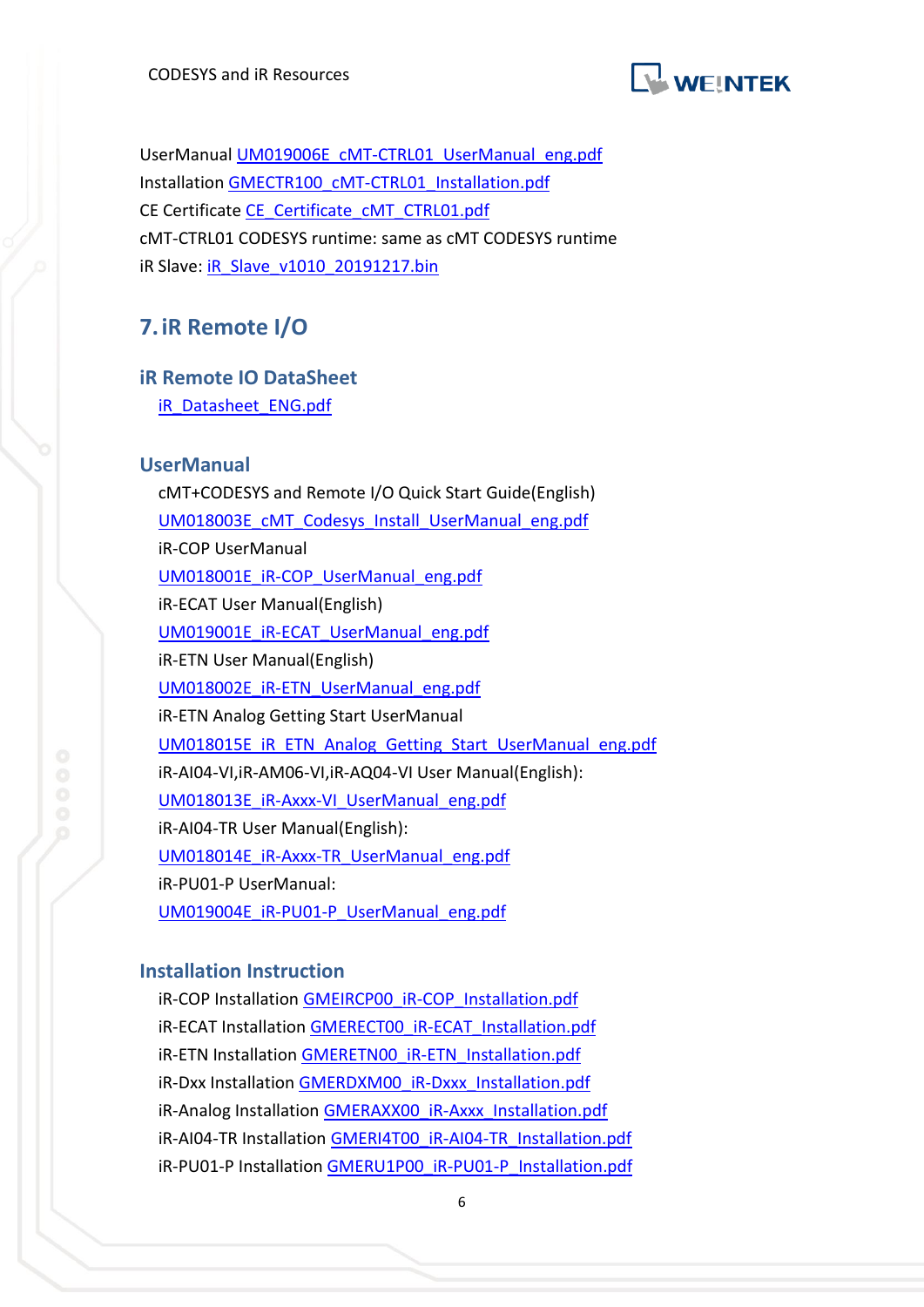

#### <span id="page-8-0"></span>**Certificate**

#### [iR-COP\\_Certificate.pdf](http://dl.weintek.com/public/iR/Certificate/iR-COP_Certificate.pdf)

Model Name: iR-COP, iR-DI16-K, iR-DM16-P, iR-DM16-N, iR-DQ16-P, iR-DQ16-N, iR-DQ8-R

[IR-ECAT\\_Certificate.pdf](http://dl.weintek.com/public/iR/Certificate/iR-ECAT_Certificate.pdf)

Model Name: iR-ECAT

[iR-ETN\\_Certificate.pdf](http://dl.weintek.com/public/iR/Certificate/iR-ETN_Certificate.pdf)

Model Name: iR-ETN, iR-DI16-K, iR-DM16-P, iR-DM16-N, iR-DQ16-P, iR-DQ16-N, iR-DQ8-R

[iR-AI04-TR\\_Certificate.pdf](https://dl.weintek.com/public/iR/Certificate/iR-AI04-TR_Certificate.pdf)

Model Name: iR-AI04-TR

[iR-AM06-VI\\_AI04-VI\\_Certificate.pdf](https://dl.weintek.com/public/iR/Certificate/iR-AM06-VI_AI04-VI_Certificate.pdf)

Model Name: iR-AI04-VI, iR-AM06-VI

[iR-AQ04-VI\\_Certificate.pdf](https://dl.weintek.com/public/iR/Certificate/iR-AQ04-VI_Certificate.pdf)

Model Name: iR-AQ04-VI

[iR-PU01-P\\_Certificate.pdf](https://dl.weintek.com/public/iR/Certificate/iR-PU01-P_Certificate.pdf)

Model Name: iR-PU01-P

#### <span id="page-8-1"></span>**EasyRemoteIO**

[EasyRemoteIO\\_V1.3.2.0.zip](https://dl.weintek.com/public/iR/EasyRemoteIO/EasyRemoteIO_V13020.zip)

EasyRemoteIO UserManual:

[UM018004E\\_EasyRemoteIO\\_UserManual\\_eng.pdf](https://dl.weintek.com/public/iR/eng/UserManual/UM018004E_EasyRemoteIO_UserManual_eng.pdf)

<span id="page-8-2"></span>**IO\_Runtime\_Updater** IO Runtime Updater 20190925.zip iR-COP Version: 1.0.0.3 Support iR-PU01-P module iR-ECAT V2 Support iR-PU01-P module iR-ETN Version: 1.0.3.0 [IO\\_Runtime\\_Updater\(ETN\)\\_20200615.zip](https://dl.weintek.com/public/iR/Utility/IO_Runtime_Updater%28ETN%29_20200615.zip) iR-ETN Version: 1.0.3.0 Support EtherNet/IP iR-AM06-VI firmware V1.0.0.1 Bug fix-output channel 1 is closed, it will cause channel 2 not to output.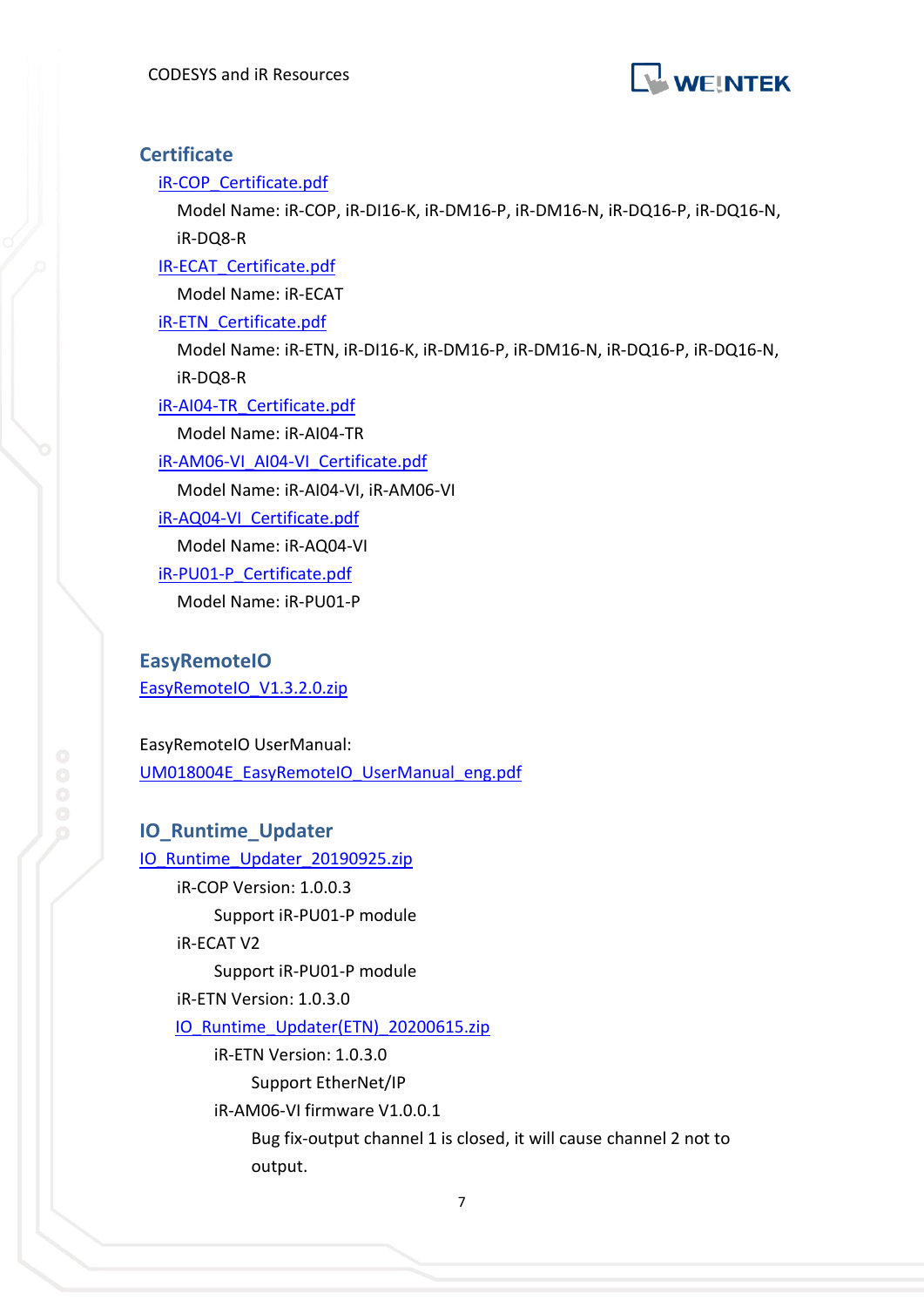CODESYS and iR Resources



iR Series Coupler & Module Update Guide

[UM019005E\\_iR\\_Series\\_Firmware\\_Update\\_UserManual\\_eng.pdf](https://dl.weintek.com/public/iR/eng/UserManual/UM019005E_iR_Series_Firmware_Update_UserManual_eng.pdf)

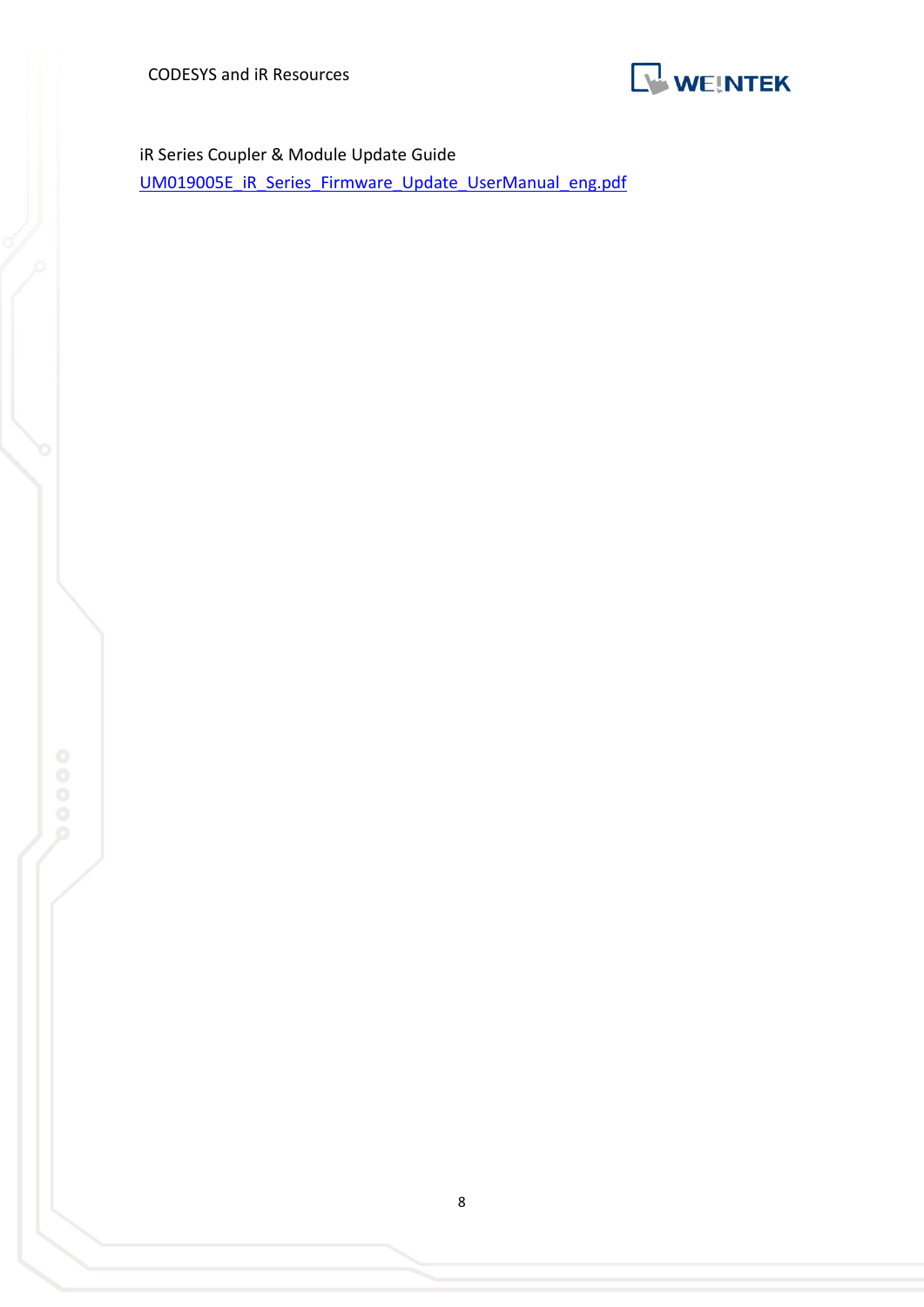

## <span id="page-10-0"></span>**8. Project**

[DEM18002\\_iR-DM16, iR-COP, iR-ETN Demo](https://dl.weintek.com/public/EBPro/Project/System_Sample/DEM18002_iR-DM16_iR-COP_iR-ETN_Demo.zip) [DEM19001\\_iR\\_Application\\_Oven\\_Demo](https://dl.weintek.com/public/Document/DEM/DEM19001_iR_Application_Oven_Demo.zip) [DEM19004\\_iR\\_Application\\_JOG\\_Demo](https://dl.weintek.com/public/Document/DEM/DEM19004_iR_Application_JOG_Demo.zip) [DEM19005\\_iR\\_Application\\_Positioning\\_Demo](https://dl.weintek.com/public/Document/DEM/DEM19005_iR_Application_Positioning_Demo.zip) [DEM20005\\_EtherCAT\\_Master\\_Demo](https://dl.weintek.com/public/Document/DEM/DEM20005_EtherCAT_Master_Demo.zip)

Please visit Weintek's official website to download the demo projects of CODESYS and iR Series modules:

<https://www.weintek.com/globalw/Download/Download.aspx>